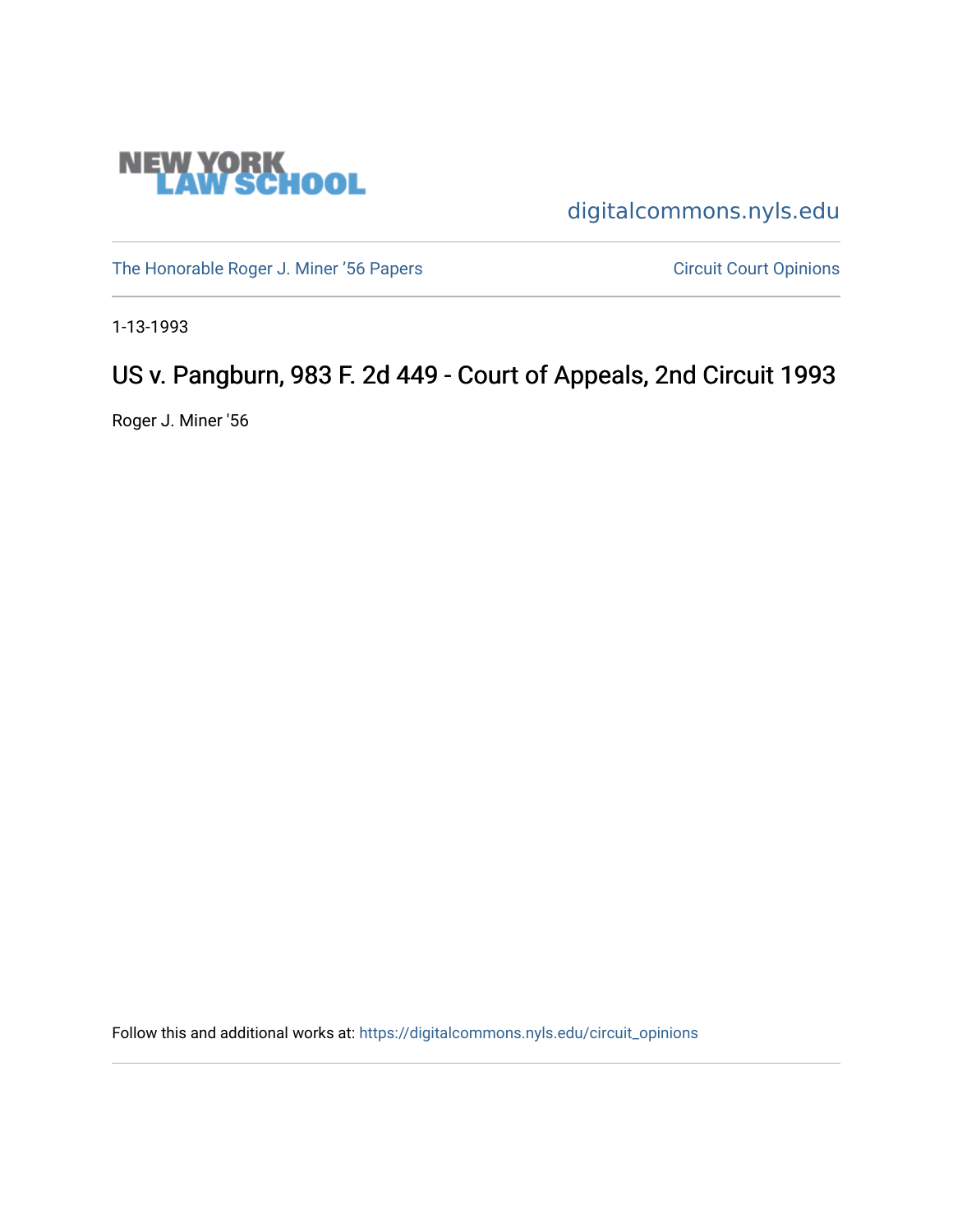#### 983 F.2d 449 (1993)

#### **UNITED STATES of America, Appellant,**

 $\mathbf{v}$ 

### Shawn W. PANGBURN, Rosanne L. Pangburn, Jeffrey L. Mottler, Thomas P. Coleman, Laurel A. McKee, Victoria D. Frederico, Andrew M. Puleo, Defendants, Frank J. Salcido, Defendant-Appellee.

No. 60, Docket 92-1150.

#### United States Court of Appeals, Second Circuit.

Argued September 15, 1992. Decided January 13, 1993.

Sean Connelly, Atty., U.S. Dept. of Justice, Washington, DC (Dennis C. Vacco, U.S. Atty., W.D.N.Y., Thomas S. Duszkiewicz, Asst. U.S. Atty., W.D.N.Y., Buffalo, NY, of counsel), for appellant.

Roger L. Cossack, Santa Monica, CA (David Rothenberg, Geiger & Rothenberg, Rochester, NY, of counsel), for defendantappellee.

Before MINER, ALTIMARI and WALKER, Circuit Judges.

#### MINER, Circuit Judge:

Appellant United States of America appeals from an order entered in the United States District Court for the Western District of New York (Telesca, C.J.) suppressing evidence seized in consequence of the execution of two covert entry warrants allowing searches without physical seizure and one conventional search and seizure warrant. The evidence is relevant to the prosecution of defendant-appellee Frank J. Salcido for various crimes arising out of his alleged involvement in precursor chemical trafficking. The warrants were issued by the Los Angeles Municipal Court upon the application of a special agent employed by the Bureau of Narcotics Enforcement ("BNE") of the California Department of Justice and authorized the search of a certain storage locker situated in Sylmar, California. The chemicals suppressed were seized from the locker pursuant to the third warrant.

450

The district court determined: that the two covert entry warrants allowing searches without physical seizure were invalid for failure to provide that notice be given to Salcido at least seven days after each covert entry; that the third warrant was invalid because it was issued on the basis of information acquired through the two covert entry searches; and that the claim of objective good faith put forward by the Government was not supportable. Although we have required that seven days notice be given after covert entries for \*450 which search without physical seizure has been authorized, that notice requirement is grounded in Fed.R.Crim.P. 41 and is not compelled by the Constitution. Therefore, in the absence of a showing of intentional disregard of the requirement or of prejudice, we will not suppress evidence gained under a warrant that does not provide for the proper notice. Because no such showing was made here, we reverse the order of suppression as to the first two warrants. We also reverse as to the third warrant, which was properly issued on the basis of information gained from the execution of the first two warrants.

### **BACKGROUND**

The warrants giving rise to this appeal were issued in connection with a joint federal-state investigation of trafficking in precursor chemicals used for the manufacture of methamphetamines. Federal Drug Enforcement Administration ("DEA") agents in the Rochester, New York area learned that Eastland Chemical Distributors, Ltd., a Rochester company, was shipping large quantities of methamphetamine precursors from Rochester to California. According to available information, the shipments were destined for Eastland's California subsidiaries, Eastland Chemical West, Ltd. and Pacific Vitamins, and for defendant-appellee Salcido. The investigation was carried forward by BNE agents in California at the request of the DEA. In the course of the investigation, BNE Special Agent Stephen Gossman secured, and participated in the execution of, three separate warrants for the search of a certain storage locker rented by Salcido from United Stor-All in Sylmar.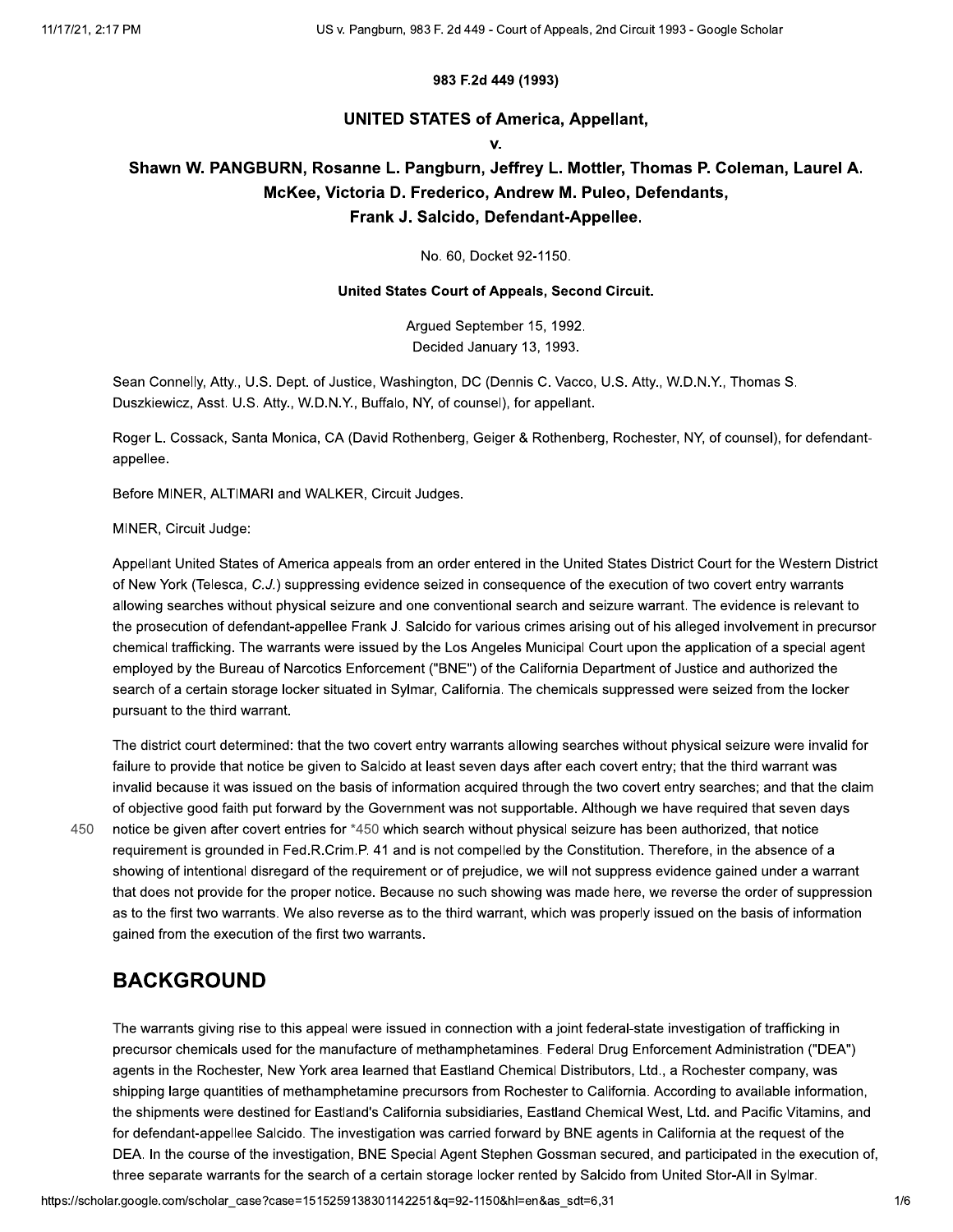Based on an affidavit of Special Agent Gossman, Judge David Milton of the California Municipal Court issued the first search warrant for storage locker # F-49 on April 18, 1989. The warrant provided that, in the discretion of the agents executing the warrant, any property described in the warrant "may be photographed by the agents instead of being physically seized." The warrant also provided:

[A]t the discretion of the agents executing this search warrant, neither a copy of the search warrant nor an inventory of items seized or photographed need be left at the location searched. Any disclosure would impede the investigation of a suspected felony pursuant to which this warrant is issued.

Recited in Gossman's affidavit in support of the warrant were the following facts: A reliable informant had furnished information regarding a shipment of a large quantity of red phosphorus and acetone from Rochester to Yellow Freight Systems in Sun Valley, California. The shipment was said to be marked to be held for "Crazy Frank Enterprises," which then was under investigation for manufacturing and distributing methamphetamine. A security investigator for Yellow Freight confirmed a shipment of 30 lbs. of red phosphorus and five gallons of acetone to the Yellow Freight location. Agents engaged in surveillance observed Salcido pick up the chemicals from that location and next observed him at the Stor-All storage lockers. The BNE agent determined that locker # F-49 was rented to a "John Salcido," although neither the investigating agents nor the Stor-All manager observed any transfer of chemicals to the locker. Salcido previously had been arrested for possession of narcotics for sale and had been suspected in the past of large-scale trafficking in cocaine. Based on the foregoing, Agent Gossman opined that "there is a fair probability that chemicals and/or a working clandestine methamphetamine lab [are] currently being stored at ... storage locker # F-49."

The search warrant was executed on the same day it was issued and the return of the warrant, sworn to by Agent Gossman on April 19, 1989, recited the following: "No contraband seized as explained in the sneak peek search warrant affidavit. 22 photographs of boxes containing various chemicals taken by agents of the California Department of Justice, Bureau of Narcotic Enforcement." No notice of the execution of the warrant was given to Salcido.

451 \*451 Agent Gossman presented an affidavit in support of his application for the second search warrant to Judge Milton on May 3, 1989. In this affidavit, Gossman described the results of the earlier search and set forth some information acquired since that time. New information included the following: that Eastland Chemical in Rochester had purchased in 1988, 3080 Ibs. of L-ephedrine hydrochloride; 440 lbs. of DL-ephedrine hydrochloride; 1105 lbs. of hydriodic acid; 650 lbs. of freon; 300 Ibs. of hydrogen chloride gas; and 40 lbs. of red phosphorus; that a combination of these precursor chemicals could yield approximately 3300 lbs. of methamphetamine with a street value of \$150,000,000; that there was no legitimate use for the amount of chemicals ordered; and that this quantity of chemicals would qualify Eastland as the fourth largest consumer of EL-Ephedrine and DL-Ephedrine in the United States.

According to the second affidavit, Gossman and other agents on April 28, 1989 conducted a controlled delivery of 55 kilograms of ephedrine, consigned to Pacific Vitamins, which they previously had intercepted. The chemicals had been shipped via Federal Express from Eastland Chemical Company to Pacific Vitamins at 6600 Orange Street, Los Angeles. The Federal Express supervisor who delivered the shipment was met in the hallway of the building at 6600 Orange Street by an individual who represented himself to be "Jim Wagner." "Wagner," who had signed for other precursors shipped by Eastland to Pacific, signed the billing manifest and took possession of the shipment. Later that day, the surveillance team observed Salcido leave the apartment complex at 6600 Orange Street carrying a large brown box that he placed in a red Chrysler automobile. Salcido drove off in the automobile, and the agents maintained surveillance until they lost sight of the vehicle in traffic.

Based on the foregoing, Agent Gossman "formed the opinion that there is a fair probability that the 55 kilograms of ephedrine are currently being stored at ... Storage Locker # F-49." Gossman once again sought, and was granted in the second warrant, permission to photograph the contents of the locker in lieu of seizure. At Gossman's request, the search warrant also dispensed with service of a copy of the warrant, provision of an inventory of items photographed, or notice of any kind. As in his first application, Gossman asserted that "disclosure would impede the investigation of a suspected felony." The second warrant was executed on the date of its issuance, and the return of the warrant, made on May 9, 1989, reported the search results as follows: "No contraband seized as explained in the `sneak peek' search warrant affidavit. 2 photographs were taken by DOJ agents of boxes of chemicals inside of storage locker # F-49."

On August 8, 1989, Judge Glenette Blackwell of the Los Angeles Municipal Court issued a conventional search and seizure warrant for the search of locker # F-49 and of Salcido's residence, automobile and person. This warrant, the third in the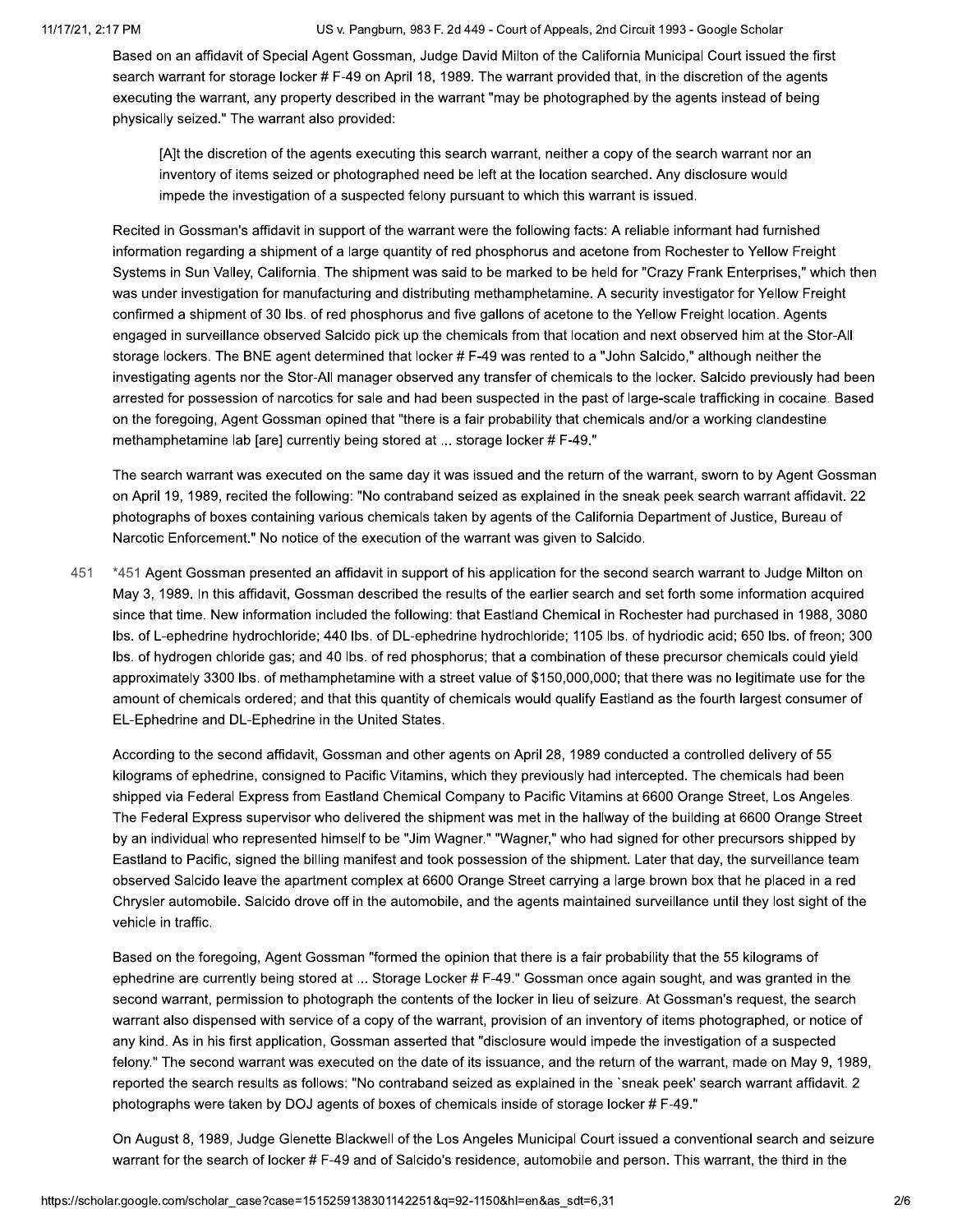#### 11/17/21, 2:17 PM

#### US v. Pangburn, 983 F. 2d 449 - Court of Appeals, 2nd Circuit 1993 - Google Scholar

series, authorized the seizure of any methamphetamine precursors, laboratory equipment and other designated contraband found during the course of the searches. Once again, the warrant was supported by an affidavit of Agent Gossman. In this affidavit, Agent Gossman described in detail the information gained from the two previous entries, including the contents of each container of chemicals inspected in the storage locker. Also set forth in the third affidavit was additional information developed after the execution of the second warrant. The new information included the following: that one month's rent for the locker had been paid by a check in the name of Frank Salcido and Dolores Aviles; that the individual who had signed for the delivery at 6600 Orange Street was Thomas Coleman; that on May 15, 1989, Coleman had signed the name "J. Wagner" for another delivery of ephedrine at Orange Street and that Salcido and Coleman had transferred the ephedrine to a Ford Taurus automobile driven by Salcido; that on May 16, 1989, Salcido was observed with another person transporting a large cardboard box that had on it the black shipping bands of the Eastland Chemical Company in Rochester, New York; and that on May 22, \*452 1989, after the delivery of another shipment of ephedrine to Coleman at Orange Street, there was a transfer to the black Ford Taurus driven by Salcido. Additional information regarding the background and criminal record

452

453

of Salcido also was provided.

Execution of the third warrant on August 9, 1989 led to the seizure of methamphetamine precursor chemicals and methamphetamine powder from storage locker # F-49. A number of firearms and other items of evidentiary significance were seized from Salcido's residence. The warrant was executed in a conventional manner and property receipts were given. The items seized, along with other evidence, formed the basis for a 78 count superseding indictment in the Western District of New York charging Salcido and seven codefendants with various crimes relating to methamphetamine precursor trafficking. Salcido was charged with: violating the Racketeer Influenced and Corrupt Organizations Act ("RICO"), 18 U.S.C. § 1962(c) (Count One); conspiring to violate RICO, 18 U.S.C. § 1962(d) (Count Two); conspiring to aid and abet the manufacture, distribution, and possession, with intent to manufacture and distribute, of methamphetamine, 21 U.S.C. § 841(a)(1) and 21 U.S.C. § 846 (Count Four); conspiring to possess and distribute L-ephedrine hydrochloride, a listed chemical, to be used unlawfully to manufacture methamphetamine, 21 U.S.C. § 841(d)(2) and 21 U.S.C. § 846 (Count Five); possessing and distributing L-ephedrine hydrochloride, a listed chemical, knowing or having reasonable cause to believe that it would be used unlawfully to manufacture methamphetamine, 21 U.S.C. § 841(d)(2) (Counts Seven, Twelve, Thirteen, Fifteen and Twenty-One); and violating the Travel Act, 18 U.S.C. § 1952(a)(3) (Counts Twenty-Six, Thirty-One, Thirty-Two, Thirty-Four and Thirty-Eight).

Salcido's motion to suppress the evidence seized in consequence of the execution of the three warrants was referred to Magistrate Judge Kenneth R. Fisher, who concluded that probable cause was established for the execution of all three warrants but that the first two warrants were violative of the Fourth Amendment and Fed. R.Crim.P. 41 for failure to include a provision that Salcido be notified within seven days after the searches were conducted as authorized. Magistrate Judge Fisher found, however, that the agents had relied upon the warrants in good faith and therefore recommended that suppression be denied. The district court determined that the record was inadequate to support a finding that the agents acted in good faith reliance upon the warrants, noting

that it is not clear whether the officers who drafted and executed those warrants took reasonable precautions to assure their validity in light of the Ninth Circuit's then 21/2 year old decision in Freitas I [United States v. Freitas, 800 F.2d 1451 (9th Cir.1986)] which clearly set forth the notice requirements for such surreptitious searches.

Accordingly, the district court directed the Magistrate Judge to conduct a hearing to

determine the objective reasonableness of the officers' conduct, including, but not limited to, whether the agents were aware of similar warrants issued in earlier cases or in other districts, ... whether they sought the advice of counsel, ... whether they were aware of the Los Angeles County District Attorney's Office quidelines pertaining to the notice requirements of Freitas I, and whether they informed the [California Judge] of the absence of such notice provisions.

The Magistrate Judge held a hearing as directed, receiving the testimony of Agent Gossman and another state officer. He concluded that the agents were aware through past experiences of "sneak and peek" warrants of the type used in the first two searches; that Gossman was familiar with a "sneak and peek" warrant application made by another agent that contained no notice provision; that the agents in the case at bar sought the advice of the Los Angeles District Attorney's Office regarding the two warrants; that the agents were unaware of any guidelines issued by the District Attorney's Office pertaining to notice requirements, and that there were no such quidelines in any event; and that, \*453 although the agents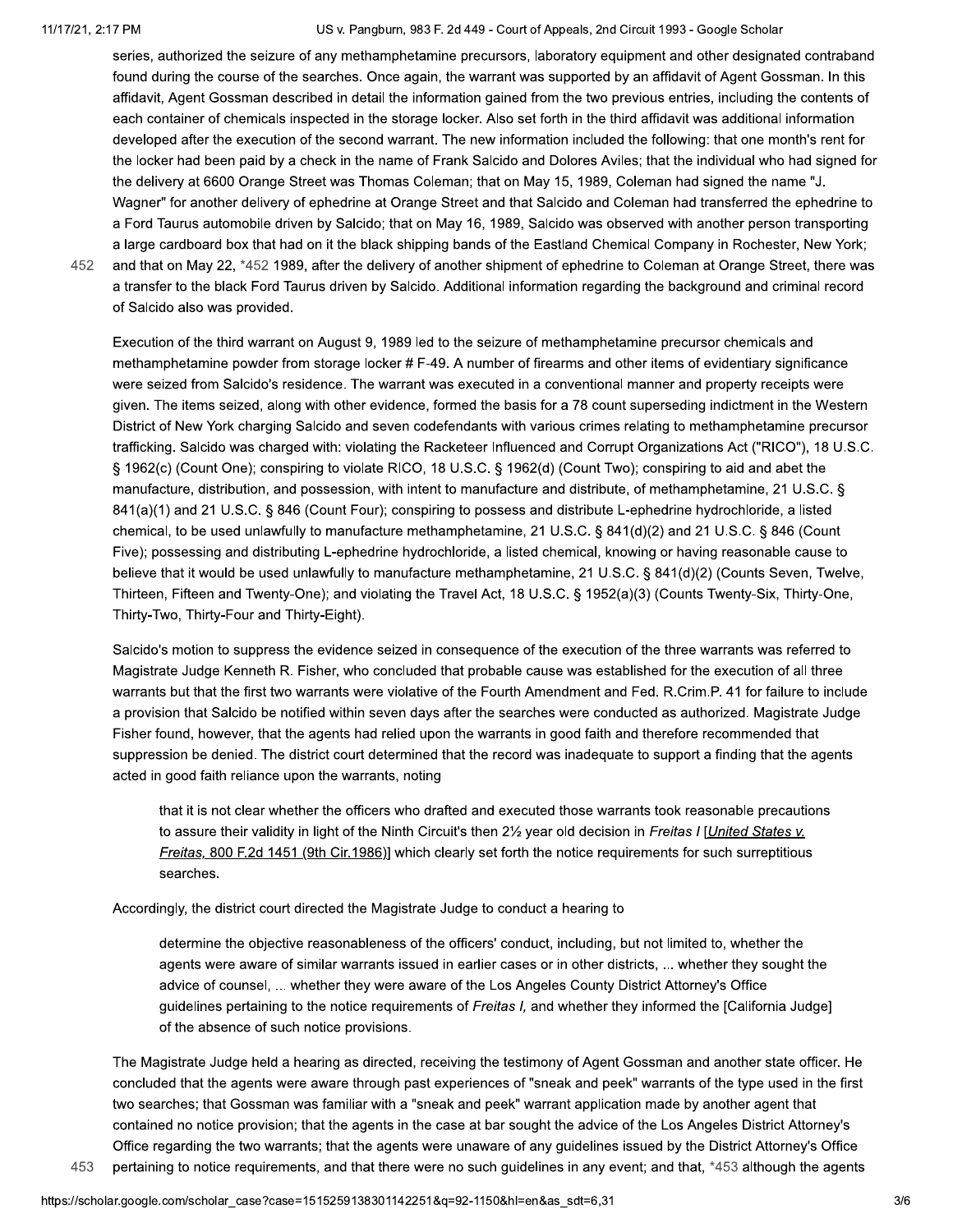did not inform the California Judge of the peculiarities involved in the first two warrants, it would be reasonable to assume that the judge was aware of the nature of the two searches that he authorized. The Magistrate Judge concluded that the agents "had a subjective good faith belief in the validity of the April 18th and May 3rd search warrants" but that objective reasonableness was lacking because it was "necessary to impute knowledge of Freitas I to the agents."

Accordingly, the Magistrate Judge recommended that evidence derived from the two warrants authorizing search without physical seizure be suppressed because the officers should have known that such warrants are invalid in the absence of a provision for notice within seven days unless good cause is shown. The Magistrate Judge also recommended that evidence seized pursuant to the third warrant be suppressed "as the derivative fruit of evidence seized pursuant to the covert entry warrants of April 18th and May 3rd." The district judge accepted the recommendations and ordered that all the evidence obtained in consequence of the execution of the three warrants be suppressed.

## **DISCUSSION**

The right of the people to be secure in their persons, houses, papers, and effects, against unreasonable searches and seizures, shall not be violated, and no Warrants shall issue, but upon probable cause, supported by Oath or affirmation, and particularly describing the place to be searched, and the persons or things to be seized.

U.S. Const. amend. IV. No provision specifically requiring notice of the execution of a search warrant is included in the Fourth Amendment. Accordingly, in Dalia v. United States, 441 U.S. 238, 247, 99 S.Ct. 1682, 1688, 60 L.Ed.2d 177 (1979), the Supreme Court "[found] no basis for a constitutional rule proscribing all covert entries." Resolving the particular issue raised in Dalia, the Court determined that the "Fourth Amendment does not prohibit per se a covert entry performed for the purpose of installing otherwise legal electronic bugging equipment." Id. at 248, 99 S.Ct. at 1689.

Rule 41 of the Federal Rules of Criminal Procedure does require notice of the execution of a search warrant but does not prescribe when the notice must be given. Rule 41 by its terms provides for notice only in the case of seizures of physical property:

The officer taking property under the warrant shall give to the person from whom or from whose premises the property is taken a copy of the warrant and a receipt for the property taken or shall leave the copy and receipt at the place from which the property was taken.

Fed.R.Crim.P. 41(d). In Katz v. United States, 389 U.S. 347, 355 n. 16, 88 S.Ct. 507, 513 n. 16, 19 L.Ed.2d 576 (1967), the Supreme Court found in Rule 41 no requirement that those executing a warrant must announce their purpose before undertaking an otherwise authorized search if the announcement would cause the escape of the suspect or the destruction of important evidence. The covert entry in Katz to wiretap a telephone booth was invalidated for failure to secure the approval of a judicial officer. The Supreme Court also has held that the authority conferred by Rule 41 is not limited to the seizure of tangible items. See United States v. New York Telephone Co., 434 U.S. 159, 169, 98 S.Ct. 364, 370, 54 L.Ed.2d 376 (1977) (telephone dial impulses recorded by pen register); see also United States v. Biasucci, 786 F.2d 504, 509-12 (2d Cir.) (visual information obtained through use of video camera), cert. denied, 479 U.S. 827, 107 S.Ct. 104, 93 L.Ed.2d 54  $(1986)$ .

454

Despite the absence of notice requirements in the Constitution and in Rule 41, it stands to reason that notice of a surreptitious search must be given at some point after the covert entry. Freitas I, the Ninth Circuit case cited by the district court as the authority with which Agent Gossman and the other California agents should have been familiar, required that the "time should not exceed seven days except upon a strong showing of necessity." \*454 United States v. Freitas, 800 F.2d 1451, 1456 (9th Cir.1986). The Freitas court characterized the entry with which it was confronted as a search for the purpose of seizing intangible property consisting of "information regarding the `status of [a] suspected clandestine methamphetamine laboratory." Id. at 1455.

Although the defendant received notice within seven days of the search, the court determined that the failure of the warrant to include a notice provision constrained it to "hold that there was no compliance with Rule 41 under the facts of this case." Id. at 1456. In noting that failure to comply with Rule 41 does not automatically trigger suppression of that which is seized, the court referred to some Ninth Circuit jurisprudence: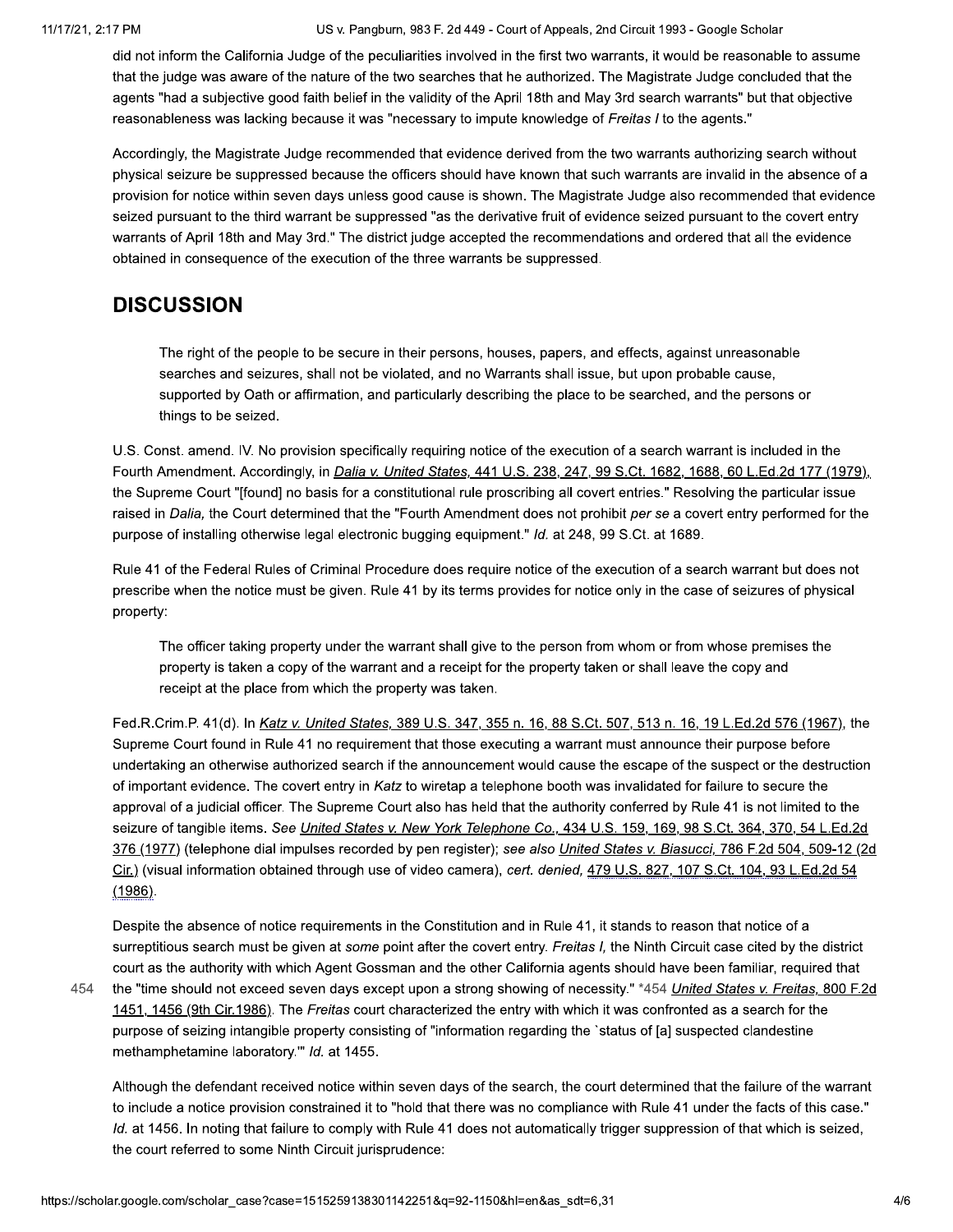Assuming the search and seizure does not transgress the Fourth Amendment's commands, this court has held that suppression is required only where agents would not have carried out the search and seizure had they been required to follow the rule and where they "intentional[ly] and deliberate[ly] disregard[ed] ... a provision in the Rule." [cases cited].

Id. The court did not further analyze the Rule violation,

holding that in this case the warrant was constitutionally defective in failing to provide explicitly for notice within a reasonable, but short, time subsequent to the surreptitious entry. Such time should not exceed seven days except upon a strong showing of necessity.

We take this position because surreptitious searches and seizures of intangibles strike at the very heart of the interests protected by the Fourth Amendment.

Id. The Court remanded for a determination as to the objective reasonableness of the officers' reliance on the warrant, i.e., for resolution of the good faith exception issue, *United States v. Leon*, 468 U.S. 897, 104 S.Ct. 3405, 82 L.Ed.2d 677 (1984); Massachusetts v. Sheppard, 468 U.S. 981, 104 S.Ct. 3424, 82 L.Ed.2d 737 (1984), and whether suppression for the Rule 41 violation was justified.

When the Freitas case returned to the Ninth Circuit Court of Appeals for the second time, United States v. Freitas, 856 F.2d 1425 (9th Cir.1988) (Freitas II), the Court found that the officers had acted in an objectively reasonable manner because they relied on the approval of the warrant by an assistant United States attorney and by the issuing judge and therefore were entitled to the protection of the good faith exception. Accordingly, it held "that the constitutional defect in the warrant does not necessitate suppression of the fruits of the surreptitious search." Id. at 1432. As to the Rule 41 violation, the Court found no intentional or deliberate misconduct such as would constitute subjective bad faith on the part of the government agents, no "fundamental" ("clear constitutional") violation, id. at 1432; see United States v. Stefanson, 648 F.2d 1231, 1235 (9th Cir. 1981), and no other basis for suppression.

Despite the Government's contention to the contrary in the appeal at bar, our choice in United States v. Villegas, 899 F.2d 1324 (2d Cir.), cert. denied, 498 U.S. 991, 111 S.Ct. 535, 112 L.Ed.2d 545 (1990), was to follow Freitas I in requiring that an issuing court give notice of a covert entry search "within a reasonable time after the covert entry" and in specifying that "as an initial matter, the issuing court should not authorize a notice delay of longer than seven days," with extensions only for good cause based on "a fresh showing of the need for further delay." Id. at 1337. We reject the Government's attempt to characterize the notice requirement we have established as merely a "preferred procedure."

Although the Freitas I court specifically determined that the warrant was "constitutionally defective" for failure to include a notice requirement, 800 F.2d at 1456, we made no such determination in Villegas. Although the Freitas I court found that covert entry searches without physical seizure "strike at the very heart" of Fourth Amendment-protected "interests," id. at 1456, we used no such language in Villegas. Indeed, it was our perception that a covert entry search for intangibles \*455 is less intrusive than a conventional search with physical seizure because the latter deprives the owner not only of privacy but also of the use of his property. It is less intrusive than a wiretap or video camera surveillance because the physical search is of relatively short duration, focuses the search specifically on the items listed in the warrant, and produces information as of a given moment....

#### Villegas, 899 F.2d at 1337.

455

We prefer to root our notice requirement in the provisions of Rule 41 rather than in the somewhat amorphous Fourth Amendment "interests" concept developed by the Freitas I court. The Fourth Amendment does not deal with notice of any kind, but Rule 41 does. It is from the Rule's requirements for service of a copy of the warrant and for provision of an inventory that we derive the requirement of notice in cases where a search warrant authorizes covert entry to search and to seize intangibles. There remains only the question of whether this Rule 41 violation should call forth the application of the exclusionary rule.

More than seventeen years have passed since our own Judge Henry Friendly admonished that "courts should be wary in extending the exclusionary rule in search and seizure cases to violations which are not of constitutional magnitude" and provided this guidance: